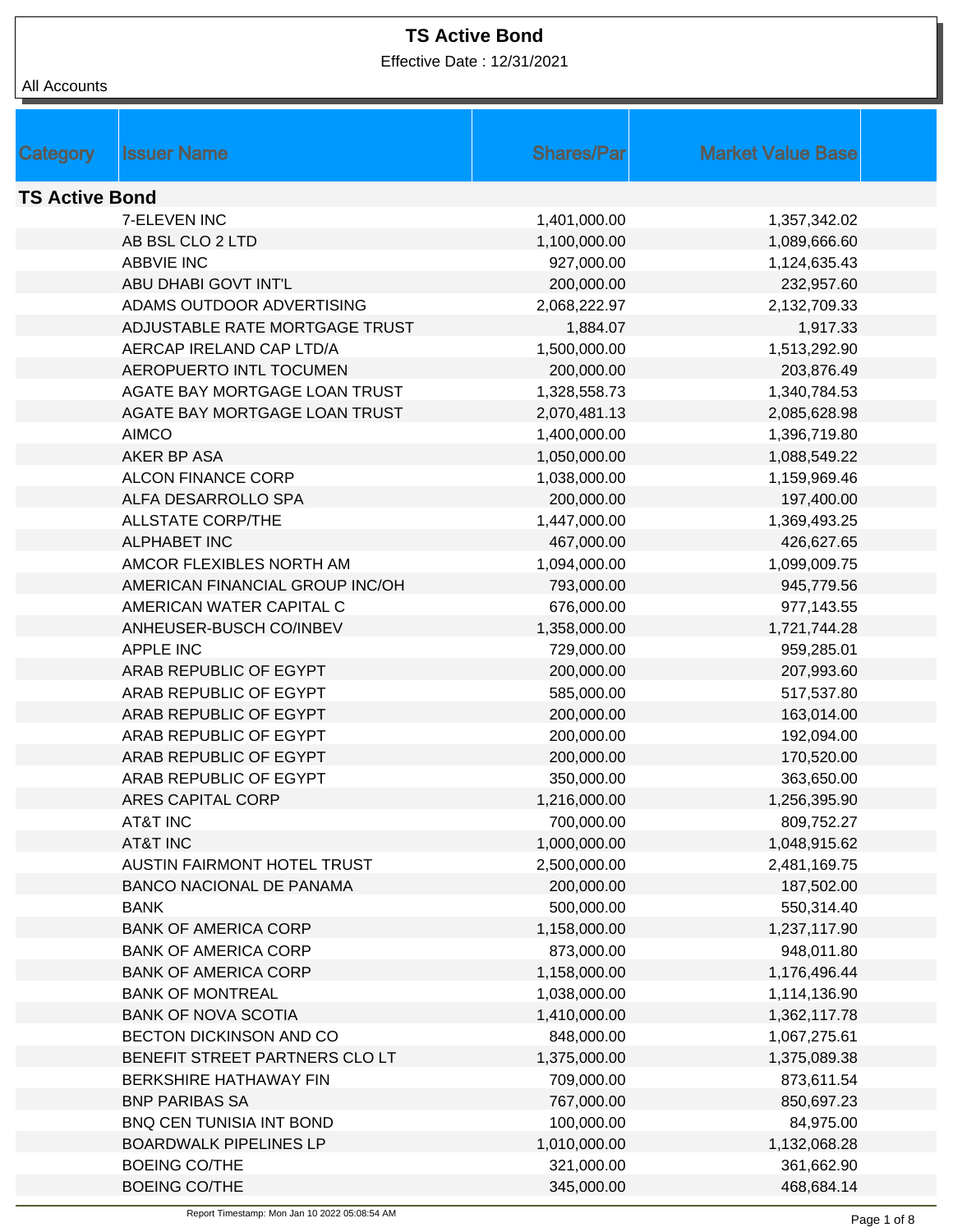Effective Date : 12/31/2021

| All Accounts |
|--------------|
|              |

| <b>Category</b> | <b>Issuer Name</b>                  | <b>Shares/Par</b> | <b>Market Value Base</b> |
|-----------------|-------------------------------------|-------------------|--------------------------|
|                 | <b>BPR TRUST</b>                    | 1,000,000.00      | 999,789.90               |
|                 | <b>BRASKEM AMERICA FINANCE</b>      | 773,000.00        | 998,136.25               |
|                 | <b>BRASKEM IDESA SAPI</b>           | 200,000.00        | 200,750.00               |
|                 | <b>BRASKEM NETHERLANDS</b>          | 200,000.00        | 212,000.00               |
|                 | <b>BRASKEM NETHERLANDS</b>          | 421,000.00        | 485,202.50               |
|                 | <b>BRISTOL-MYERS SQUIBB CO</b>      | 740,000.00        | 986,056.63               |
|                 | <b>BRITISH TELECOMMUNICATIO</b>     | 1,340,000.00      | 1,371,027.04             |
|                 | <b>BROADCOM INC</b>                 | 1,242,000.00      | 1,378,835.26             |
|                 | BSPRT 2018-FL4 ISSUER LTD.          | 825,000.00        | 819,088.38               |
|                 | <b>BURLINGTN NORTH SANTA FE</b>     | 899,000.00        | 1,250,957.39             |
|                 | CANADIAN NATURAL RESOURCES LTD      | 712,000.00        | 938,833.89               |
|                 | <b>CENOVUS ENERGY INC</b>           | 832,000.00        | 985,139.09               |
|                 | CF HIPPOLYTA ISSUER LLC             | 966,528.67        | 958,947.70               |
|                 | <b>CHARLES SCHWAB CORP/THE</b>      | 760,000.00        | 750,175.81               |
|                 | CHARTER COMM OPT LLC/CAP            | 773,000.00        | 1,058,557.62             |
|                 | <b>CHENIERE ENERGY PARTNERS LP</b>  | 1,188,000.00      | 1,199,880.00             |
|                 | <b>CIFC FUNDING LTD</b>             | 1,505,000.00      | 1,504,304.69             |
|                 | CIT GROUP HOME EQUITY LOAN TRU      | 1,917.82          | 1,930.20                 |
|                 | <b>CITIGROUP INC</b>                | 494,000.00        | 609,383.36               |
|                 | <b>CITIGROUP INC</b>                | 770,000.00        | 816,415.60               |
|                 | <b>CITIGROUP INC</b>                | 1,290,000.00      | 1,280,063.72             |
|                 | CLEVELAND ELEC ILLUMINAT            | 1,303,000.00      | 1,496,998.73             |
|                 | CNH INDUSTRIAL CAP LLC              | 1,422,000.00      | 1,392,314.26             |
|                 | <b>COINSTAR FUNDING LLC</b>         | 2,865,000.00      | 2,860,721.41             |
|                 | <b>COMCAST CORP</b>                 | 899,000.00        | 1,039,094.12             |
|                 | <b>COMM MORTGAGE TRUST</b>          | 1,362,386.90      | 1,366,023.11             |
|                 | <b>COMMONSPIRIT HEALTH</b>          | 440,000.00        | 460,155.29               |
|                 | <b>COMMONSPIRIT HEALTH</b>          | 966,000.00        | 1,127,902.32             |
|                 | COMMONWEALTH OF BAHAMAS             | 382,000.00        | 326,136.32               |
|                 | <b>COMMONWEALTH OF BAHAMAS</b>      | 100,000.00        | 91,876.00                |
|                 | CONTINENTAL RESOURCES INC/OK        | 753,000.00        | 886,747.86               |
|                 | COOPERATIEVE RABOBANK UA            | 1,187,000.00      | 1,152,258.91             |
|                 | <b>CORESTATES CAPTL III</b>         | 1,555,000.00      | 1,512,546.14             |
|                 | <b>COSTA RICA GOVERNMENT</b>        | 200,000.00        | 171,002.00               |
|                 | CREDIT SUISSE MORTGAGE TRUST        | 547,744.98        | 549,712.43               |
|                 | <b>CREDIT SUISSE MORTGAGE TRUST</b> | 728,377.91        | 729,845.74               |
|                 | CREDIT SUISSE MORTGAGE TRUST        | 1,111,881.17      | 1,113,339.18             |
|                 | <b>CREDIT SUISSE MORTGAGE TRUST</b> | 1,152,170.55      | 1,159,850.34             |
|                 | <b>CREDIT SUISSE MORTGAGE TRUST</b> | 1,144,595.98      | 1,144,568.05             |
|                 | CREDIT SUISSE MORTGAGE TRUST        | 1,600,000.00      | 1,636,130.88             |
|                 | <b>CROWN CASTLE INTL CORP</b>       | 1,119,000.00      | 1,202,883.87             |
|                 | <b>CVS HEALTH CORP</b>              | 883,000.00        | 1,151,257.96             |
|                 | <b>DBUBS MORTGAGE TRUST</b>         | 580,000.00        | 599,593.04               |
|                 | DEUTSCHE TELEKOM INT FIN            | 392,000.00        | 570,112.55               |
|                 | DH EUROPE FINANCE                   | 1,180,000.00      | 1,262,996.27             |
|                 | <b>DOMINICAN REPUBLIC</b>           | 200,000.00        | 209,202.00               |
|                 | <b>DOMINICAN REPUBLIC</b>           | 100,000.00        | 110,250.00               |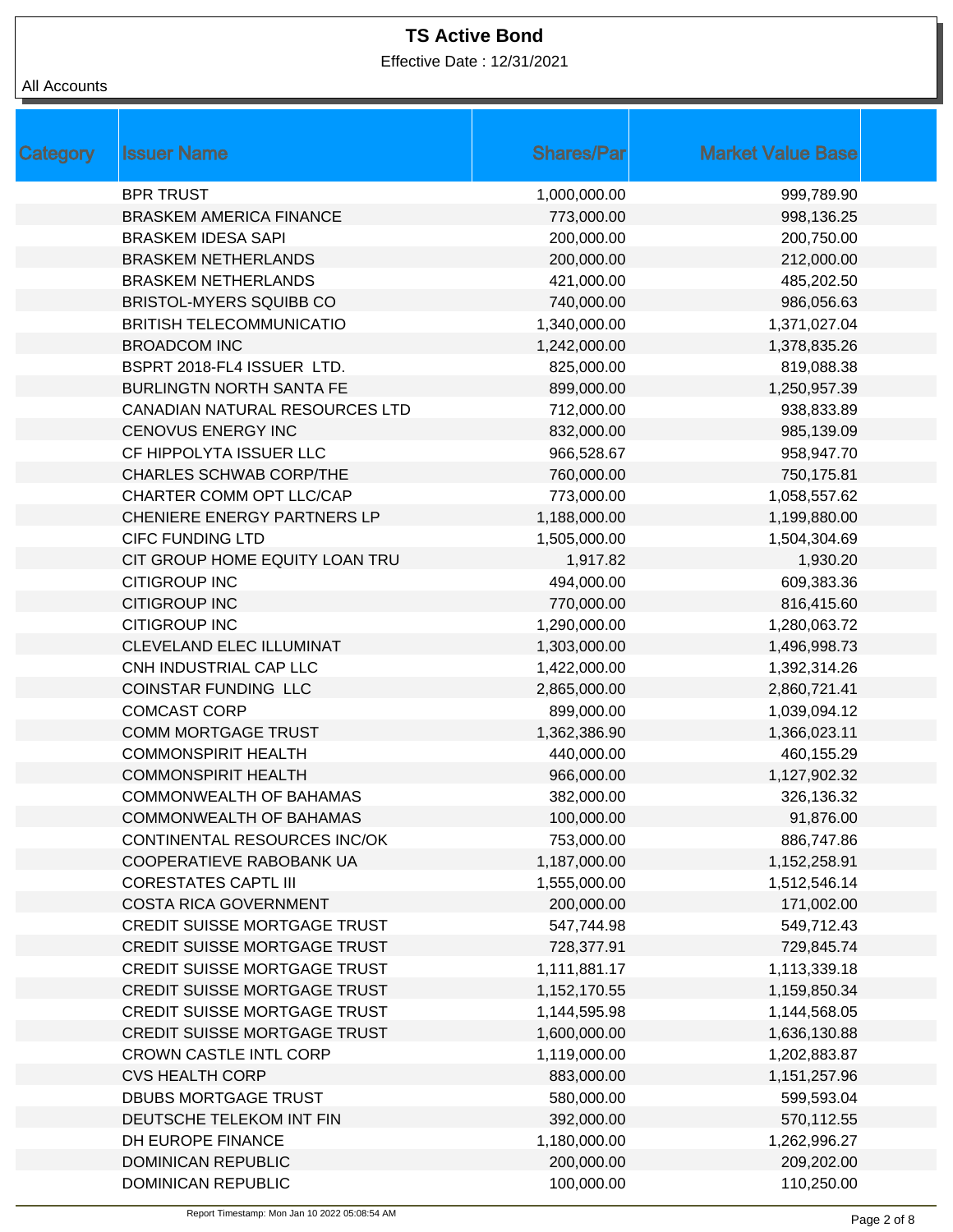Effective Date : 12/31/2021

| All Accounts |  |
|--------------|--|
|--------------|--|

| Category | <b>Issuer Name</b>             | <b>Shares/Par</b> | <b>Market Value Base</b> |  |
|----------|--------------------------------|-------------------|--------------------------|--|
|          | <b>DOMINICAN REPUBLIC</b>      | 150,000.00        | 166,875.00               |  |
|          | <b>DOMINICAN REPUBLIC</b>      | 200,000.00        | 203,250.00               |  |
|          | DREYFUS GOVERNMENT CASH MANAGE | 12,327,331.61     | 12,327,331.61            |  |
|          | DRIVEN BRANDS FUNDING LLC      | 1,275,000.00      | 1,253,346.68             |  |
|          | DUKE ENERGY PROGRESS LLC       | 825,000.00        | 972,110.68               |  |
|          | <b>ECOPETROL SA</b>            | 320,000.00        | 357,203.20               |  |
|          | <b>ECOPETROL SA</b>            | 220,000.00        | 206,126.80               |  |
|          | <b>EDISON INTERNATIONAL</b>    | 819,000.00        | 865,033.49               |  |
|          | ELECTRICITE DE FRANCE SA       | 1,068,000.00      | 1,294,972.49             |  |
|          | <b>ENERGY TRANSFER LP</b>      | 1,268,000.00      | 1,357,689.63             |  |
|          | <b>EQUINIX INC</b>             | 954,000.00        | 988,877.87               |  |
|          | <b>ESKOM HOLDINGS SOC LTD</b>  | 200,000.00        | 206,500.00               |  |
|          | <b>FANNIE MAE</b>              | 43,977.47         | 74.71                    |  |
|          | <b>FANNIE MAE</b>              | 16,472.11         | 16,591.88                |  |
|          | <b>FANNIE MAE</b>              | 470,571.46        | 491,014.73               |  |
|          | <b>FANNIE MAE</b>              | 22,553.89         | 24,679.54                |  |
|          | <b>FANNIE MAE</b>              | 7,183.79          | 7,244.11                 |  |
|          | <b>FANNIE MAE</b>              | 5,361.51          | 5,380.49                 |  |
|          | <b>FANNIE MAE</b>              | 9,293.69          | 10,405.96                |  |
|          | <b>FANNIE MAE</b>              | 117,066.57        | 131,718.14               |  |
|          | <b>FANNIE MAE</b>              | 46,961.63         | 49,416.17                |  |
|          | <b>FANNIE MAE</b>              | 322,638.86        | 358,592.23               |  |
|          | <b>FANNIE MAE</b>              | 308,868.14        | 339,156.46               |  |
|          | <b>FANNIE MAE</b>              | 54,200.17         | 61,177.25                |  |
|          | <b>FANNIE MAE</b>              | 1,688,174.98      | 1,818,130.76             |  |
|          | <b>FANNIE MAE</b>              | 361,743.86        | 397,763.82               |  |
|          | <b>FANNIE MAE</b>              | 26,487.40         | 28,804.61                |  |
|          | <b>FANNIE MAE</b>              | 16,544.22         | 16,598.08                |  |
|          | <b>FANNIE MAE</b>              | 16,552.32         | 18,836.90                |  |
|          | <b>FANNIE MAE</b>              | 149,886.20        | 170,609.50               |  |
|          | <b>FANNIE MAE</b>              | 95,615.46         | 110,727.06               |  |
|          | <b>FANNIE MAE</b>              | 55,369.94         | 58,654.62                |  |
|          | <b>FANNIE MAE</b>              | 31,721.93         | 34,827.34                |  |
|          | <b>FANNIE MAE</b>              | 34,995.17         | 38,359.12                |  |
|          | <b>FANNIE MAE</b>              | 53,842.90         | 61,398.44                |  |
|          | <b>FANNIE MAE</b>              | 569,192.64        | 643,107.75               |  |
|          | <b>FANNIE MAE</b>              | 2,409,666.56      | 2,405,591.52             |  |
|          | <b>FANNIE MAE</b>              | 1,710,550.09      | 1,756,696.44             |  |
|          | <b>FANNIE MAE</b>              | 1,769,464.61      | 1,812,864.20             |  |
|          | <b>FANNIE MAE</b>              | 618,243.22        | 618,252.52               |  |
|          | <b>FANNIE MAE</b>              | 2,383,694.01      | 2,381,429.38             |  |
|          | <b>FANNIE MAE</b>              | 1,130,718.23      | 1,158,214.75             |  |
|          | <b>FANNIE MAE</b>              | 1,174,118.27      | 1,199,611.30             |  |
|          | <b>FANNIE MAE</b>              | 1,200,000.00      | 1,229,566.62             |  |
|          | <b>FANNIE MAE</b>              | 1,200,000.00      | 1,227,371.42             |  |
|          | <b>FANNIE MAE</b>              | 21,096.05         | 25,024.36                |  |
|          | <b>FANNIE MAE</b>              | 50,567.07         | 58,653.59                |  |
|          |                                |                   |                          |  |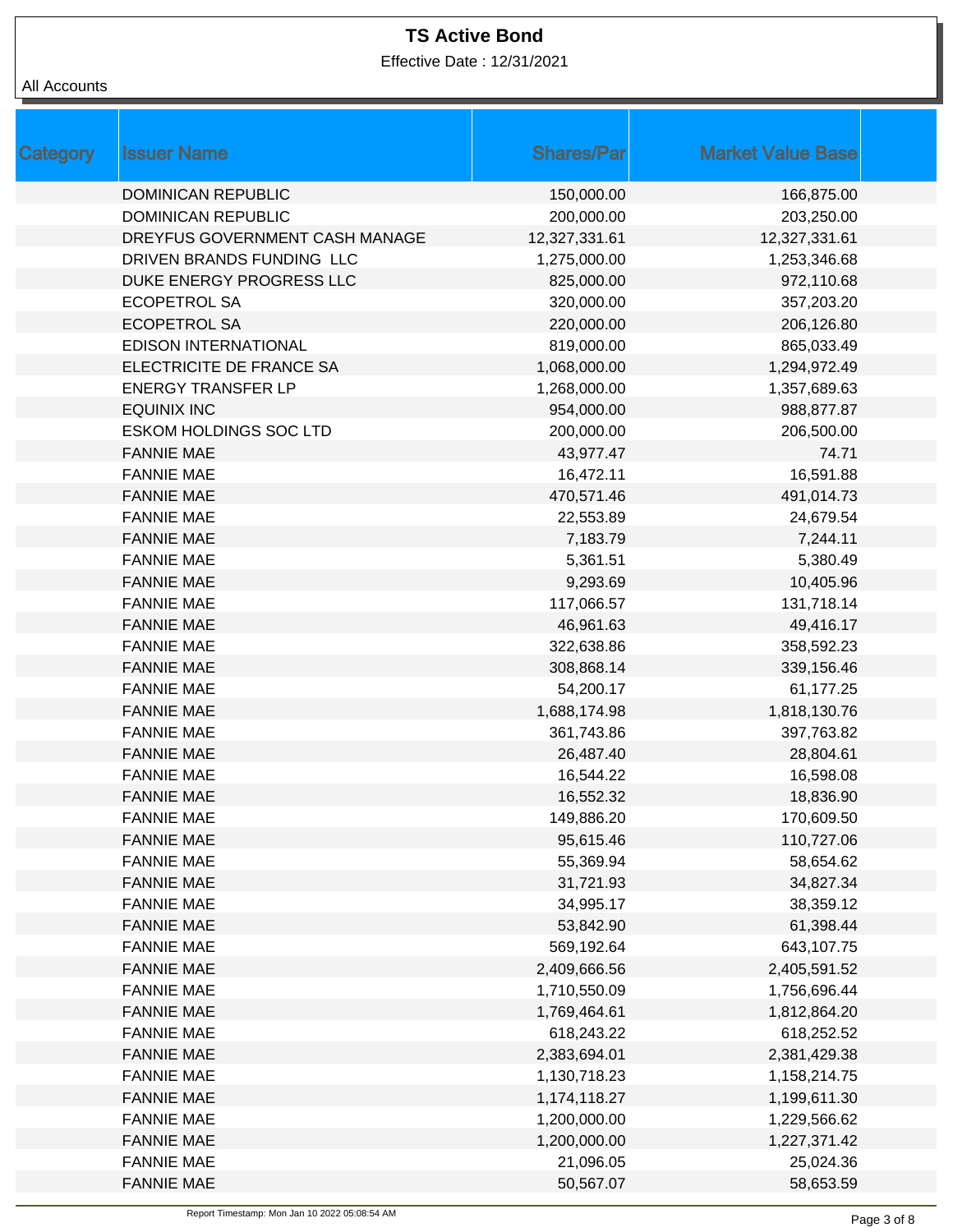Effective Date : 12/31/2021

| Category | <b>Issuer Name</b>             | <b>Shares/Par</b> | <b>Market Value Base</b> |  |
|----------|--------------------------------|-------------------|--------------------------|--|
|          | <b>FANNIE MAE</b>              | 3,694.63          | 4,091.46                 |  |
|          | <b>FANNIE MAE</b>              | 61,916.87         | 67,887.66                |  |
|          | <b>FANNIE MAE</b>              | 321,786.04        | 362,365.76               |  |
|          | <b>FANNIE MAE</b>              | 117,437.62        | 122,488.70               |  |
|          | <b>FANNIE MAE</b>              | 109,964.95        | 121,609.70               |  |
|          | <b>FANNIE MAE</b>              | 180,341.96        | 199,445.58               |  |
|          | <b>FANNIE MAE</b>              | 42,492.29         | 46,677.87                |  |
|          | <b>FANNIE MAE</b>              | 82,668.04         | 86,964.95                |  |
|          | <b>FANNIE MAE</b>              | 1,037,031.73      | 1,052,897.77             |  |
|          | <b>FANNIE MAE</b>              | 23,839.66         | 24,977.11                |  |
|          | <b>FANNIE MAE</b>              | 37,729.71         | 42,351.12                |  |
|          | <b>FANNIE MAE</b>              | 56,867.68         | 62,141.68                |  |
|          | <b>FANNIE MAE</b>              | 341,277.52        | 378,333.86               |  |
|          | <b>FANNIE MAE</b>              | 33,657.46         | 38,066.64                |  |
|          | FANNIEMAE WHOLE LOAN           | 8,921.56          | 9,463.92                 |  |
|          | <b>FANNIEMAE WHOLE LOAN</b>    | 57,679.06         | 57,383.19                |  |
|          | <b>FEDEX CORP</b>              | 1,034,000.00      | 1,314,943.25             |  |
|          | FHLMC STRUCTURED PASS THROUGH  | 117,388.46        | 137,990.09               |  |
|          | FIN DEPT GOVT SHARJAH          | 200,000.00        | 180,610.00               |  |
|          | <b>FISERV INC</b>              | 1,181,000.00      | 1,271,217.98             |  |
|          | FORD MOTOR CO                  | 764,000.00        | 782,336.00               |  |
|          | FORD MOTOR CREDIT CO LLC       | 615,000.00        | 638,831.25               |  |
|          | <b>FREDDIE MAC</b>             | 15,242.50         | 16,901.27                |  |
|          | <b>FREDDIE MAC</b>             | 12,522.15         | 13,865.17                |  |
|          | <b>FREDDIE MAC</b>             | 19,846.96         | 21,639.61                |  |
|          | <b>FREDDIE MAC</b>             | 3,155.07          | 3,616.43                 |  |
|          | <b>FREDDIE MAC</b>             | 10,172.39         | 11,503.88                |  |
|          | <b>FREDDIE MAC</b>             | 1,732,513.66      | 1,916,957.65             |  |
|          | <b>FREDDIE MAC</b>             | 157,667.71        | 178,931.31               |  |
|          | <b>FREDDIE MAC</b>             | 25,025.13         | 26,552.74                |  |
|          | <b>FREDDIE MAC</b>             | 51,337.95         | 54,065.35                |  |
|          | <b>FREDDIE MAC</b>             | 71,587.41         | 75,548.45                |  |
|          | <b>FREDDIE MAC</b>             | 1,865,852.80      | 2,050,391.59             |  |
|          | <b>FREDDIE MAC</b>             | 51,981.35         | 57,512.33                |  |
|          | <b>FREDDIE MAC</b>             | 317,504.48        | 352,129.83               |  |
|          | FREDDIE MAC                    | 8,142.73          | 9,182.79                 |  |
|          | <b>FREDDIE MAC</b>             | 49,333.26         | 54,369.54                |  |
|          | <b>FREDDIE MAC</b>             | 5,474.82          | 6,149.08                 |  |
|          | <b>FREDDIE MAC</b>             | 12,515.00         | 14,165.23                |  |
|          | <b>FREDDIE MAC</b>             | 7,597.82          | 8,586.77                 |  |
|          | <b>FREDDIE MAC</b>             | 3,193,913.60      | 3,188,615.60             |  |
|          | <b>FREDDIE MAC</b>             | 882,898.43        | 904,654.21               |  |
|          | <b>FREDDIE MAC</b>             | 720,865.86        | 796,544.66               |  |
|          | <b>FREDDIE MAC</b>             | 2,862,475.20      | 3,303,562.02             |  |
|          | <b>FREMF MORTGAGE TRUST</b>    | 1,189,000.00      | 1,205,898.90             |  |
|          | <b>GALAXY PIPELINE ASSETS</b>  | 350,000.00        | 341,947.31               |  |
|          | <b>GE CAPITAL INTL FUNDING</b> | 293,000.00        | 350,170.16               |  |
|          |                                |                   |                          |  |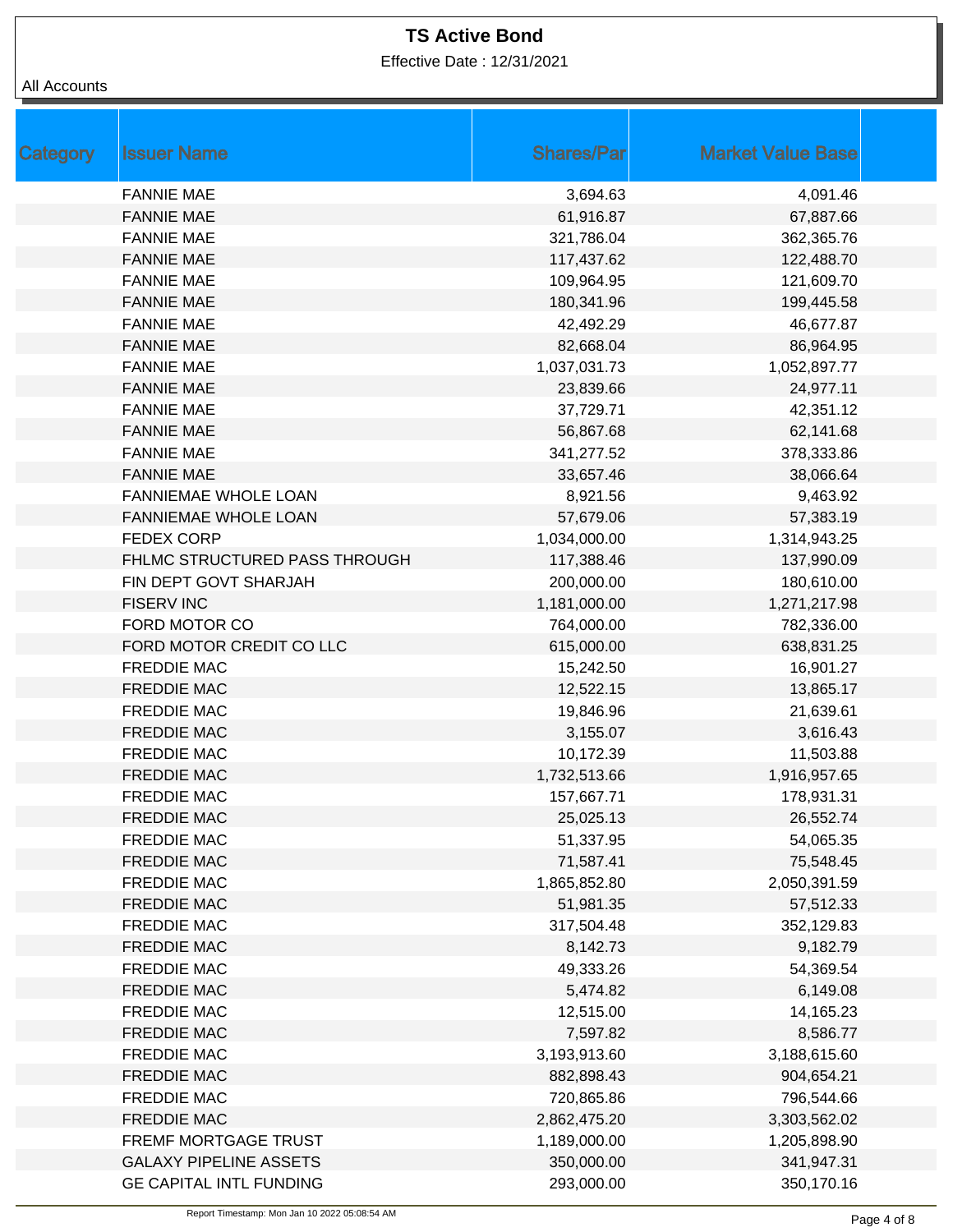Effective Date : 12/31/2021

| <b>Category</b> | <b>Issuer Name</b>                    | <b>Shares/Par</b> | <b>Market Value Base</b> |
|-----------------|---------------------------------------|-------------------|--------------------------|
|                 | <b>GENERAL MOTORS FINL CO</b>         | 643,000.00        | 692,057.41               |
|                 | <b>GENERAL MOTORS FINL CO</b>         | 528,000.00        | 626,634.60               |
|                 | <b>GENM CAPITAL LABUAN</b>            | 200,000.00        | 195,118.25               |
|                 | <b>GENNEIA SA</b>                     | 203,000.00        | 191,632.00               |
|                 | GMRF MORTGAGE ACQUISITION CO.         | 65,817.67         | 66,145.51                |
|                 | <b>GOLDMAN SACHS GROUP INC</b>        | 608,000.00        | 655,146.64               |
|                 | <b>GOLDMAN SACHS GROUP INC</b>        | 1,376,000.00      | 1,387,451.17             |
|                 | <b>GOVERNMENT NATIONAL MORTGAGE A</b> | 796,938.96        | 900,081.92               |
|                 | <b>GOVERNMENT NATIONAL MORTGAGE A</b> | 1,075,090.98      | 1,165,288.43             |
|                 | <b>GOVERNMENT NATIONAL MORTGAGE A</b> | 5,049,199.46      | 86,005.03                |
|                 | <b>GOVERNMENT NATIONAL MORTGAGE A</b> | 2,033,862.13      | 120,138.20               |
|                 | <b>GOVERNMENT NATIONAL MORTGAGE A</b> | 9,931,825.77      | 442,382.39               |
|                 | <b>GOVERNMENT OF JAMAICA</b>          | 150,000.00        | 207,562.50               |
|                 | <b>GREENKO POWER II LTD</b>           | 200,000.00        | 203,000.00               |
|                 | <b>GS MORTGAGE SECURITIES TRUST</b>   | 1,750,000.00      | 1,843,341.68             |
|                 | <b>GS MORTGAGE SECURITIES TRUST</b>   | 595,000.00        | 602,411.02               |
|                 | <b>GS MORTGAGE-BACKED SECURITIES</b>  | 395,537.63        | 398,769.84               |
|                 | <b>GS MORTGAGE-BACKED SECURITIES</b>  | 990,671.36        | 991,779.92               |
|                 | HEALTHCARE REALTY TRUST INC           | 1,281,000.00      | 1,276,032.86             |
|                 | HILTON GRAND VACATIONS TRUST          | 804,995.05        | 826,711.00               |
|                 | HOME DEPOT INC/THE                    | 645,000.00        | 927,773.41               |
|                 | HONO MORTGAGE TRUST                   | 1,150,000.00      | 1,147,372.83             |
|                 | <b>HOST HOTELS &amp; RESORTS LP</b>   | 1,244,000.00      | 1,340,912.50             |
|                 | <b>HSBC HOLDINGS PLC</b>              | 833,000.00        | 898,838.46               |
|                 | <b>HUDSON YARDS</b>                   | 3,000,000.00      | 3,111,937.50             |
|                 | <b>HUNGARY</b>                        | 300,000.00        | 295,123.80               |
|                 | HUNTINGTON BANCSHARES INC/OH          | 1,327,000.00      | 1,348,446.27             |
|                 | <b>HYUNDAI CAPITAL AMERICA</b>        | 1,068,000.00      | 1,094,902.75             |
|                 | <b>IMPERIAL BRANDS FIN PLC</b>        | 1,179,000.00      | 1,266,343.06             |
|                 | <b>INDONESIA ASAHAN ALUMINI</b>       | 200,000.00        | 228,026.00               |
|                 | <b>INDONESIA ASAHAN ALUMINI</b>       | 200,000.00        | 256,000.00               |
|                 | <b>ISLAMIC REP OF PAKISTAN</b>        | 300,000.00        | 289,869.00               |
|                 | <b>ISLAMIC REP OF PAKISTAN</b>        | 200,000.00        | 199,660.00               |
|                 | <b>IVORY COAST</b>                    | 200,000.00        | 217,000.00               |
|                 | JACK IN THE BOX FUNDING LLC           | 1,637,625.00      | 1,645,587.13             |
|                 | <b>JBS FINANCE LUXEMBOURG</b>         | 1,410,000.00      | 1,394,151.60             |
|                 | JERSEY MIKE'S FUNDING LLC             | 970,000.00        | 1,018,276.90             |
|                 | JOHN DEERE CAPITAL CORP               | 1,123,000.00      | 1,157,822.13             |
|                 | JP MORGAN CHASE COMMERCIAL MOR        | 528,000.00        | 535,580.39               |
|                 | JP MORGAN CHASE COMMERCIAL MOR        | 1,200,000.00      | 1,203,436.68             |
|                 | JP MORGAN MORTGAGE TRUST              | 452,657.19        | 456,618.57               |
|                 | JP MORGAN MORTGAGE TRUST              | 24,425.05         | 25,494.97                |
|                 | JP MORGAN MORTGAGE TRUST              | 13,760.40         | 13,899.93                |
|                 | JP MORGAN MORTGAGE TRUST              | 19,826.83         | 16,100.49                |
|                 | JP MORGAN MORTGAGE TRUST              | 822,714.60        | 829,022.76               |
|                 | JP MORGAN MORTGAGE TRUST              | 1,684,008.18      | 1,705,094.49             |
|                 | JP MORGAN MORTGAGE TRUST              | 1,517,614.88      | 1,530,953.20             |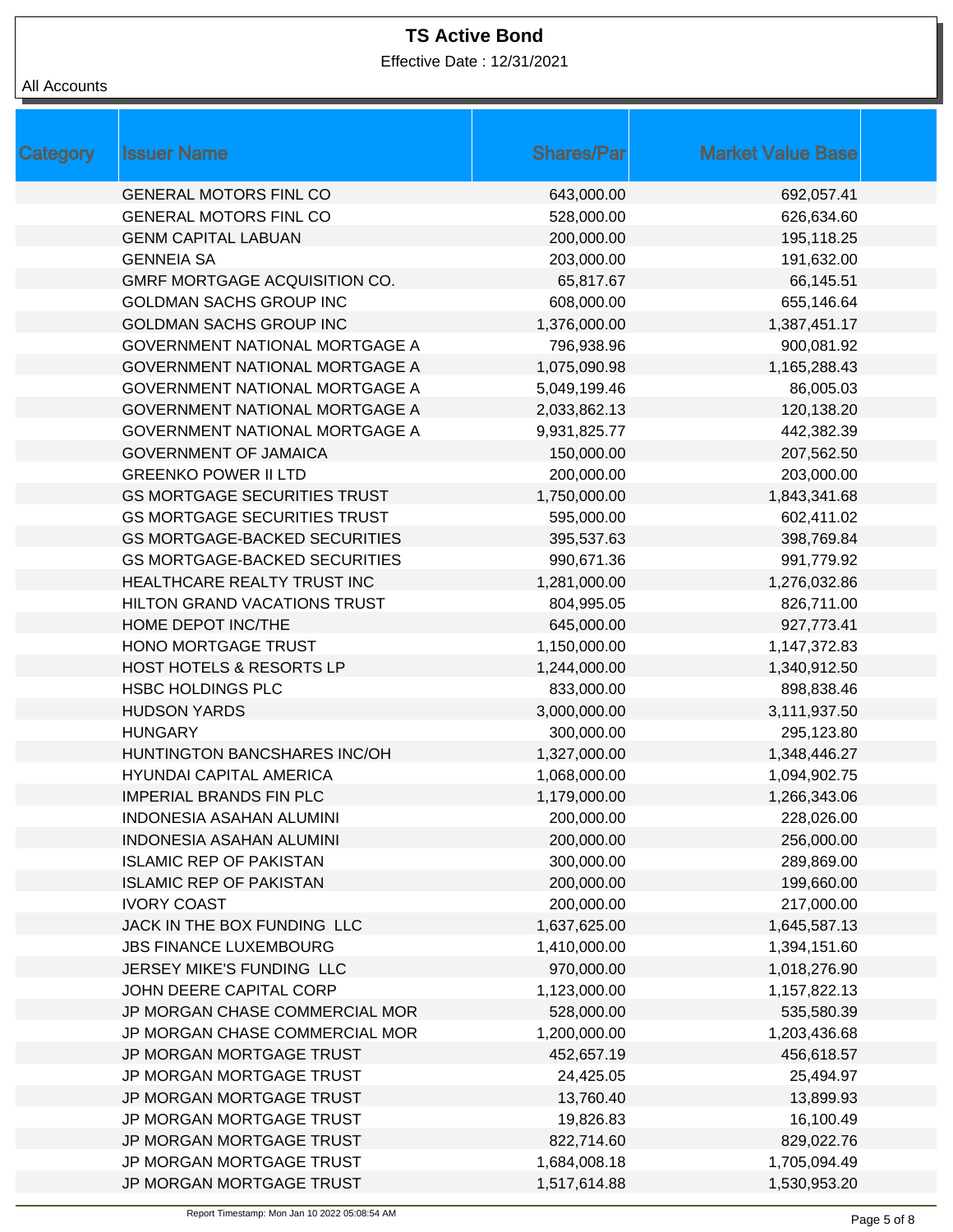Effective Date : 12/31/2021

| Category | <b>Issuer Name</b>              | <b>Shares/Par</b> | <b>Market Value Base</b> |
|----------|---------------------------------|-------------------|--------------------------|
|          | <b>JPMORGAN CHASE &amp; CO</b>  | 1,113,000.00      | 1,193,189.05             |
|          | <b>JPMORGAN CHASE &amp; CO</b>  | 1,447,000.00      | 1,499,712.53             |
|          | KAZMUNAYGAS NATIONAL CO         | 300,000.00        | 331,146.00               |
|          | KAZMUNAYGAS NATIONAL CO         | 200,000.00        | 244,205.60               |
|          | KINGDOM OF BAHRAIN              | 200,000.00        | 194,611.20               |
|          | <b>KROGER CO</b>                | 717,000.00        | 912,267.34               |
|          | <b>LEBANESE REPUBLIC</b>        | 200,000.00        | 20,520.00                |
|          | LLOYDS BANKING GROUP PLC        | 1,069,000.00      | 1,142,496.27             |
|          | LOWE'S COS INC                  | 1,274,000.00      | 1,480,258.60             |
|          | MADISON AVENUE TRUST            | 550,000.00        | 562,191.14               |
|          | <b>MADISON PARK FUNDING LTD</b> | 1,505,000.00      | 1,505,270.90             |
|          | <b>MADISON PARK FUNDING LTD</b> | 1,425,000.00      | 1,425,397.58             |
|          | <b>MARS INC</b>                 | 1,065,000.00      | 1,234,142.37             |
|          | <b>MASTERCARD INC</b>           | 1,410,000.00      | 1,407,415.29             |
|          | MASTR ALTERNATIVE LOANS TRUST   | 18,531.96         | 19,907.26                |
|          | <b>MC BRAZIL DWNSTRM</b>        | 601,000.00        | 598,295.50               |
|          | <b>METINVEST BV</b>             | 200,000.00        | 196,628.00               |
|          | MICROCHIP TECHNOLOGY INC        | 1,351,000.00      | 1,326,458.04             |
|          | MICROSOFT CORP                  | 535,000.00        | 612,161.23               |
|          | MID-AMERICA APARTMENTS          | 525,000.00        | 552,729.09               |
|          | <b>MID-STATE TRUST</b>          | 708,108.72        | 757,019.56               |
|          | MILL CITY MORTGAGE TRUST        | 947,979.04        | 969,524.61               |
|          | <b>MONGOLIA INTL BOND</b>       | 200,000.00        | 205,755.30               |
|          | <b>MONGOLIA INTL BOND</b>       | 200,000.00        | 189,248.37               |
|          | <b>MORGAN STANLEY</b>           | 1,106,000.00      | 1,216,855.82             |
|          | MORGAN STANLEY BAML TRUST       | 575,000.00        | 581,014.56               |
|          | <b>MYLAN INC</b>                | 1,042,000.00      | 1,167,194.75             |
|          | NEIGHBORLY ISSUER LLC           | 1,194,000.00      | 1,197,700.21             |
|          | <b>NETFLIX INC</b>              | 1,147,000.00      | 1,337,688.75             |
|          | NEW MOUNTAIN CLO 1 LTD          | 1,400,000.00      | 1,399,993.00             |
|          | NGPL PIPECO LLC                 | 1,059,000.00      | 1,485,654.12             |
|          | NORFOLK SOUTHERN CORP           | 923,000.00        | 1,166,117.54             |
|          | NORTHWESTERN MUTUAL LIFE        | 922,000.00        | 1,042,877.10             |
|          | <b>NPC UKRENERGO</b>            | 200,000.00        | 174,530.00               |
|          | NXP BV/NXP FUNDING LLC          | 987,000.00        | 1,115,643.87             |
|          | OFFICE CHERIFIEN DES PHO        | 200,000.00        | 232,149.20               |
|          | OFFICE CHERIFIEN DES PHO        | 200,000.00        | 188,643.20               |
|          | OHIO POWER COMPANY              | 1,281,000.00      | 1,240,276.32             |
|          | OMAN GOV INTERNTL BOND          | 200,000.00        | 209,410.00               |
|          | OMAN GOV INTERNTL BOND          | 250,000.00        | 254,062.50               |
|          | OMAN GOV INTERNTL BOND          | 200,000.00        | 215,244.00               |
|          | ORANGE LAKE TIMESHARE TRUST     | 78,670.43         | 79,234.05                |
|          | OVINTIV EXPLORATION INC         | 659,000.00        | 730,262.73               |
|          | PACIFIC GAS & ELECTRIC          | 1,409,000.00      | 1,309,712.83             |
|          | <b>PACIFICORP</b>               | 988,000.00        | 1,302,719.25             |
|          | PERTAMINA PERSERO PT            | 200,000.00        | 261,143.61               |
|          | PERUSAHAAN LISTRIK NEGAR        | 200,000.00        | 214,250.00               |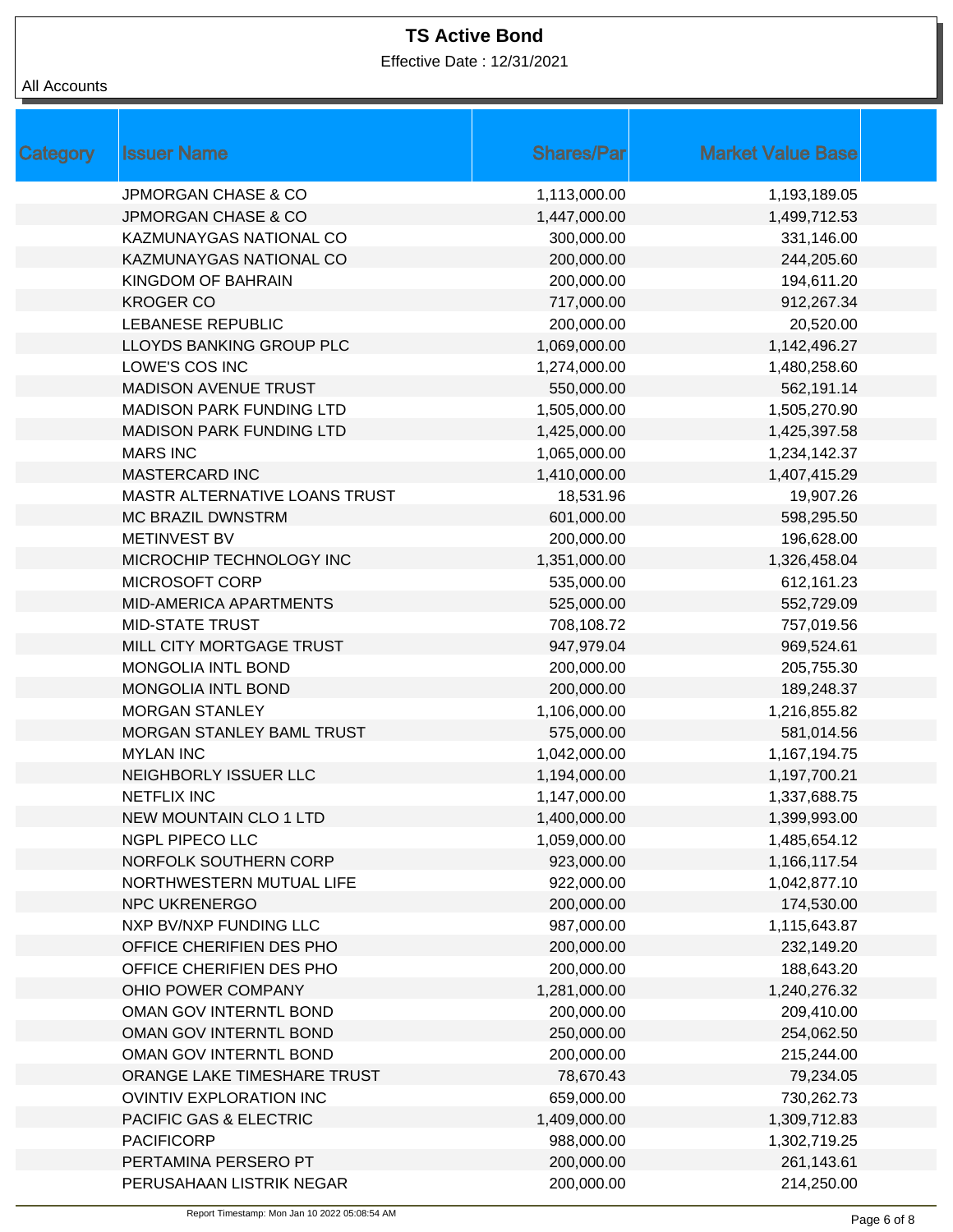Effective Date : 12/31/2021

| Category | <b>Issuer Name</b>            | <b>Shares/Par</b> | <b>Market Value Base</b> |  |
|----------|-------------------------------|-------------------|--------------------------|--|
|          | PERUSAHAAN PENERBIT SBSN      | 300,000.00        | 324,486.00               |  |
|          | PETROBRAS GLOBAL FINANCE      | 100,000.00        | 99,250.00                |  |
|          | PETROLEOS DEL PERU SA         | 200,000.00        | 208,688.00               |  |
|          | PETROLEOS DEL PERU SA         | 200,000.00        | 198,028.00               |  |
|          | PETROLEOS MEXICANOS           | 375,000.00        | 360,298.13               |  |
|          | PETROLEOS MEXICANOS           | 203,000.00        | 205,030.00               |  |
|          | PETROLEOS MEXICANOS           | 100,000.00        | 100,170.00               |  |
|          | PETROLEOS MEXICANOS           | 250,000.00        | 221,875.00               |  |
|          | PETROLEOS MEXICANOS           | 201,000.00        | 193,965.00               |  |
|          | PNC CAPITAL TRUST C           | 1,497,000.00      | 1,456,377.24             |  |
|          | PROCTER & GAMBLE CO/THE       | 1,842,000.00      | 1,744,039.64             |  |
|          | <b>PROVINCE OF SANTA FE</b>   | 200,000.00        | 186,252.00               |  |
|          | <b>QATAR ENERGY</b>           | 400,000.00        | 404,246.40               |  |
|          | <b>REDE D'OR FINANCE SARL</b> | 156,000.00        | 151,828.56               |  |
|          | <b>REPUBLIC OF ANGOLA</b>     | 275,000.00        | 275,880.00               |  |
|          | REPUBLIC OF ANGOLA            | 200,000.00        | 196,952.00               |  |
|          | REPUBLIC OF ARGENTINA         | 242,500.00        | 77,602.43                |  |
|          | REPUBLIC OF ARGENTINA         | 12,043.33         | 4,365.83                 |  |
|          | <b>REPUBLIC OF CHILE</b>      | 933,000.00        | 865,226.88               |  |
|          | <b>REPUBLIC OF CHILE</b>      | 368,000.00        | 360,088.00               |  |
|          | REPUBLIC OF COLOMBIA          | 250,000.00        | 257,190.00               |  |
|          | REPUBLIC OF COLOMBIA          | 604,000.00        | 545,110.00               |  |
|          | REPUBLIC OF COLOMBIA          | 200,000.00        | 183,948.00               |  |
|          | REPUBLIC OF COLOMBIA          | 375,000.00        | 337,031.25               |  |
|          | <b>REPUBLIC OF ECUADOR</b>    | 631,050.00        | 522,982.69               |  |
|          | <b>REPUBLIC OF ECUADOR</b>    | 372,885.00        | 244,705.78               |  |
|          | <b>REPUBLIC OF ECUADOR</b>    | 102,150.00        | 59,757.75                |  |
|          | REPUBLIC OF EL SALVADOR       | 100,000.00        | 56,375.00                |  |
|          | REPUBLIC OF EL SALVADOR       | 25,000.00         | 15,562.75                |  |
|          | REPUBLIC OF EL SALVADOR       | 100,000.00        | 59,501.00                |  |
|          | REPUBLIC OF EL SALVADOR       | 75,000.00         | 45,750.75                |  |
|          | <b>REPUBLIC OF GHANA</b>      | 585,000.00        | 486,895.50               |  |
|          | <b>REPUBLIC OF GHANA</b>      | 200,000.00        | 159,800.00               |  |
|          | <b>REPUBLIC OF GUATEMALA</b>  | 200,000.00        | 229,252.00               |  |
|          | REPUBLIC OF KENYA             | 200,000.00        | 215,156.00               |  |
|          | <b>REPUBLIC OF NIGERIA</b>    | 200,000.00        | 201,826.00               |  |
|          | <b>REPUBLIC OF NIGERIA</b>    | 200,000.00        | 196,696.00               |  |
|          | <b>REPUBLIC OF NIGERIA</b>    | 370,000.00        | 330,469.20               |  |
|          | <b>REPUBLIC OF NIGERIA</b>    | 200,000.00        | 192,732.00               |  |
|          | REPUBLIC OF PANAMA            | 948,000.00        | 1,017,687.48             |  |
|          | REPUBLIC OF PARAGUAY          | 100,000.00        | 115,500.00               |  |
|          | REPUBLIC OF PARAGUAY          | 216,000.00        | 207,900.00               |  |
|          | REPUBLIC OF SOUTH AFRICA      | 200,000.00        | 192,200.00               |  |
|          | REPUBLIC OF SRI LANKA         | 375,000.00        | 195,000.00               |  |
|          | <b>REPUBLIC OF TURKEY</b>     | 350,000.00        | 267,820.00               |  |
|          | <b>REPUBLIC OF TURKEY</b>     | 400,000.00        | 323,000.00               |  |
|          | REPUBLIC OF UZBEKISTAN        | 360,000.00        | 345,240.00               |  |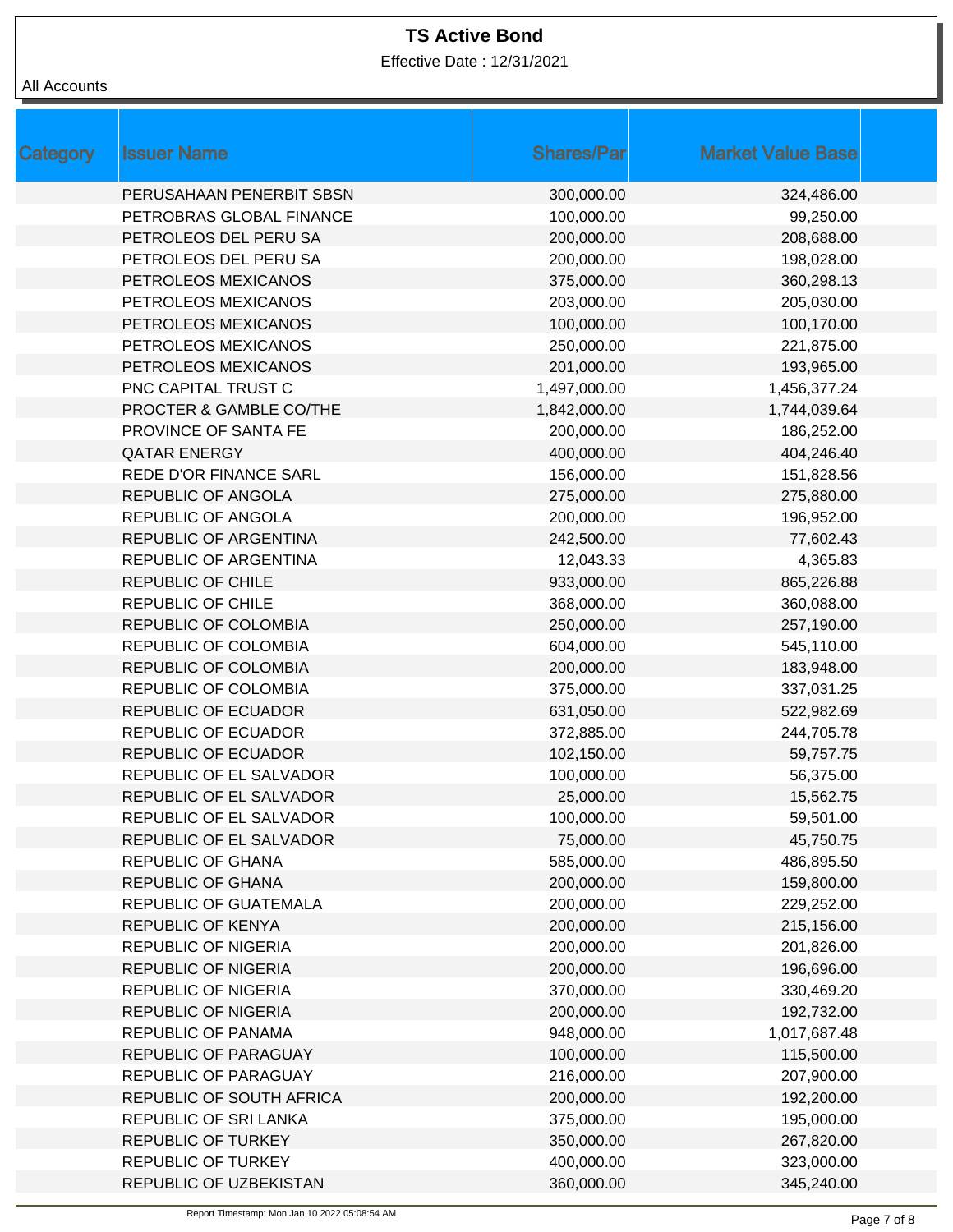Effective Date : 12/31/2021

| <b>Issuer Name</b><br>Category | <b>Shares/Par</b> | <b>Market Value Base</b> |
|--------------------------------|-------------------|--------------------------|
| RESIDENTIAL ASSET SECURITIZATI | 142,494.08        | 93,125.25                |
| <b>REYNOLDS AMERICAN INC</b>   | 1,460,000.00      | 1,576,411.32             |
| ROPER TECHNOLOGIES INC         | 1,152,000.00      | 1,192,600.21             |
| SA GLOBAL SUKUK LTD            | 250,000.00        | 251,250.00               |
| SABRA HEALTH CARE LP           | 800,000.00        | 880,667.08               |
| SASOL FINANCING USA LLC        | 300,000.00        | 302,550.00               |
| SAUDI ARABIAN OIL CO           | 200,000.00        | 225,431.20               |
| SEQUOIA MORTGAGE TRUST         | 172,463.22        | 173,951.13               |
| SEQUOIA MORTGAGE TRUST         | 187,376.34        | 188,577.25               |
| SEQUOIA MORTGAGE TRUST         | 820,140.33        | 826,158.93               |
| SEQUOIA MORTGAGE TRUST         | 325,375.56        | 328,265.22               |
| SEQUOIA MORTGAGE TRUST         | 1,600,000.00      | 1,600,875.04             |
| SHERWIN-WILLIAMS CO/THE        | 914,000.00        | 1,142,792.25             |
| <b>SK HYNIX INC</b>            | 200,000.00        | 192,606.61               |
| <b>STARBUCKS CORP</b>          | 756,000.00        | 793,457.47               |
| <b>STATE OF ISRAEL</b>         | 200,000.00        | 254,400.80               |
| STILLWATER MINING CO           | 200,000.00        | 192,300.00               |
| <b>STORE CAPITAL CORP</b>      | 406,000.00        | 448,928.35               |
| <b>STORE CAPITAL CORP</b>      | 828,000.00        | 928,360.90               |
| <b>SUZANO AUSTRIA GMBH</b>     | 200,000.00        | 219,252.00               |
| <b>T-MOBILE USA INC</b>        | 1,325,000.00      | 1,451,041.12             |
| TAL ADVANTAGE VII LLC          | 1,129,375.00      | 1,121,392.46             |
| <b>TORONTO-DOMINION BANK</b>   | 1,348,000.00      | 1,337,249.55             |
| <b>TRANSNET SOC LTD</b>        | 375,000.00        | 372,990.00               |
| <b>TRUIST BANK</b>             | 2,296,000.00      | 2,232,685.85             |
| <b>UKRAINE GOVERNMENT</b>      | 400,000.00        | 356,104.00               |
| <b>UKRAINE GOVERNMENT</b>      | 200,000.00        | 190,404.00               |
| ULKER BISKUVI SANAYI AS        | 400,000.00        | 376,400.00               |
| UNITED MEXICAN STATES          | 200,000.00        | 219,502.00               |
| UNITED MEXICAN STATES          | 200,000.00        | 226,100.00               |
| UNITED MEXICAN STATES          | 100,000.00        | 113,507.00               |
| UNITED MEXICAN STATES          | 1,173,000.00      | 1,079,300.76             |
| UNITEDHEALTH GROUP INC         | 1,214,000.00      | 1,349,565.66             |
| <b>US TREASURY N/B</b>         | 2,000,000.00      | 2,375,781.24             |
| <b>US TREASURY N/B</b>         | 783,000.00        | 778,228.59               |
| <b>US TREASURY N/B</b>         | 1,385,000.00      | 1,375,207.62             |
| <b>US TREASURY N/B</b>         | 3,000,000.00      | 3,095,156.25             |
| <b>US TREASURY N/B</b>         | 2,700,000.00      | 2,794,710.92             |
| <b>US TREASURY N/B</b>         | 27,070,000.00     | 26,174,363.60            |
| <b>US TREASURY N/B</b>         | 5,500,000.00      | 5,343,808.58             |
| <b>US TREASURY N/B</b>         | 6,730,000.00      | 6,694,246.88             |
| <b>US TREASURY N/B</b>         | 23,980,000.00     | 23,500,400.00            |
| <b>VERIZON COMMUNICATIONS</b>  | 1,586,000.00      | 1,507,825.81             |
| <b>VIACOMCBS INC</b>           | 847,000.00        | 1,083,392.35             |
| <b>VISA INC</b>                | 723,000.00        | 866,498.81               |
| <b>VMWARE INC</b>              | 1,248,000.00      | 1,227,229.40             |
| VOYA CLO 2017-4 LTD.           | 600,000.00        | 600,031.80               |